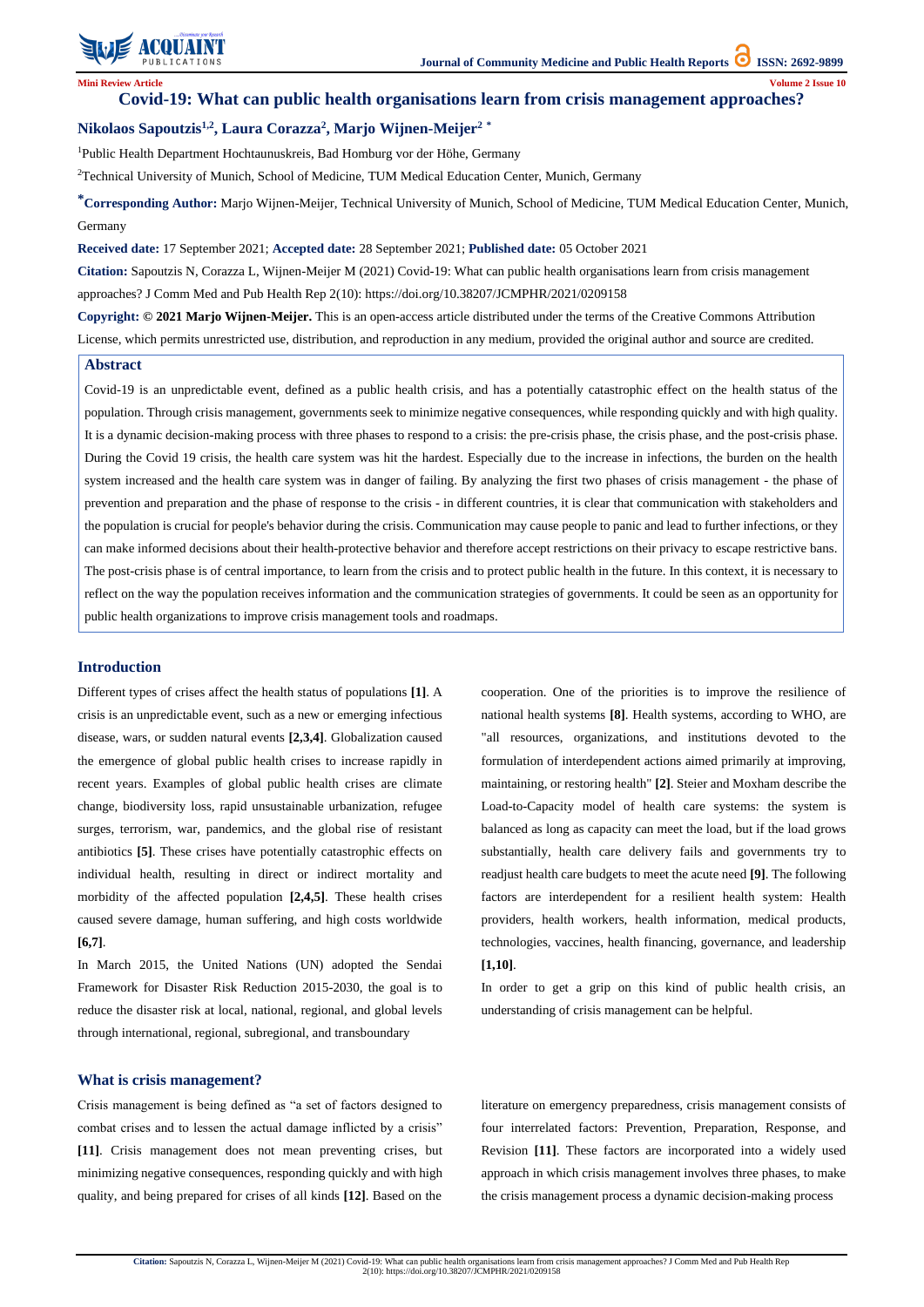**Citation:** Sapoutzis N, Corazza L, Wijnen-Meijer M (2021) Covid-19: What can public health organisations learn from crisis management approaches? J Comm Med and Pub Health Rep 2(10): https://doi.org/10.38207/JCMPHR/2021/0209158

**[5,7,11]**. The goal of this is to develop resilience to (future) crises [13]. Phase one is the pre-crisis phase, it consists of prevention and preparation for the upcoming crisis. Here, it is necessary to know the cause and how to strategically manage and prevent it tactically **[5,11,14]**. The second phase is the crisis phase, the response to the

crisis. The last phase is the post-crisis phase it consists of recovery and rehabilitation **[5,11]**.

The crisis managers in public health crises are the governments of each country **[9]**.

### **How was crisis management handled during Covid-19?**

Currently, the emergence and rapid global spread of the Covid-19 virus (SARS-CoV-2) is causing a worldwide crisis with health, economic, political, and social consequences **[15]**. Due to exponentially increasing patient numbers, the pandemic poses an unprecedented challenge to countries' healthcare systems **[16]**. Their countries' crisis management shows if they can handle the additional public health challenges **[10, 16]**.

During a public health crisis, crisis management includes five factors to overcome a disaster. "(1) Disclosure of information about the cause; (2) Assessment of hazards and threats; (3) Establishment of information channels; (4) Creation and implementation of strategic crisis action plans; (5) Mobilization of critical resources" **[17]**. These factors are strongly focused on communication and have critical importance during the pre-crisis phase and preparation for the subsequent crisis phase **[17,18]**. The key component for success in dealing with a crisis is inter-and intra-organizational communication, networking among all stakeholders and with the population **[14,19]**. Especially during health crises, the population needs quality information to understand the decisions made by the government. So that they can make informed decisions about their health-protective behavior **[4,7,20]**. The example of China illustrates the impact of inadequate communication with the public and neglect of the five factors of crisis management. At the beginning of the Covid-19 outbreak, the Chinese government did not adequately inform its own population and the world about infectious diseases. Because of their strong media control, officials were late and slow in responding to the outbreaks, which led to panic among its own population, and more people got infected **[17,18]**.

In phase two of crisis management, the crisis phase, measures restricting public life have been introduced worldwide to combat the Covid-19 pandemic. These measures are designed to prevent the overload or collapse of health care systems **[9]**. These include wearing face masks, adhering to social distancing, widespread testing, diagnostic capacity, contact tracing, mandatory quarantine, and partial border closures **[9,16,21]**. Using South Korea as an example, it is possible to see the importance of communication in crisis management. The government took a reactive crisis management approach. Instead of restrictive bans, the economy and borders remained open **[16]**. Instead, they used digital surveillance technologies to track contacts. These technologies were an invasion of citizens' privacy, which the population in South Korea tolerated because they were very well informed by the Center for Disease Control **[16]**.

Especially during public health crises, the public needs a lot of information **[4,19,22]**. This is a major challenge for public health agencies and policymakers because little information is available about emerging diseases and the public cannot be fully informed **[1,4]**. Information that is difficult to access, contradictory, or ambiguous leads the public to have an elevated perception of a hazard **[4,20,23]**. This creates differences in media portrayal and crisis reality **[7]**. During the Covid-19 pandemic, it caused a stress reaction of the population, behavior emerged which was not recommended as a reaction to the actual danger, such as panic buying of consumer goods like toilet paper, water bottles, or hand sanitizers **[20]**. This highlights the importance of journalists and the need to meaningfully integrate them into the government's crisis communication system **[7].**

### **Outlook for communication crisis management**

The population obtains information through a variety of formal and informal sources, including the Internet, newspaper, family, friends, colleagues, and social media **[4,19,22]**. In this context, excessive media exposure can have an impact on physical health, for example, leading to increased distress, stress, or worry **[20]**. Another major challenge in the crisis communication system is social media platforms and thus the transmission of misinformation **[4,23,24]**. Based on experience during the Ebola outbreak, Carney and Weber stress the importance of "public health intelligence" to ensure that all stakeholders are well informed and do not have to depend on hard-tocontrol news sources, such as social media **[25]**. It is necessary to correct misinformation; therefore, the credibility of the source is crucial. Influential sources of information include government health agencies, news media, and social peers. Social peers are peers or peer groups in the population who share more accurate information **[24]**. Urgent information should be communicated in real-time, especially during a crisis, to avoid speculation and misinformation **[20]**. Public health will continue to be threatened by infectious diseases. In addition, crises in contemporary societies are more difficult to manage due to globalization and the availability of many different information sources. Therefore, the third phase of crisis management, the postcrisis phase, takes central importance **[6,11,26]**. This involves reflecting on how the current pandemic was handled in the pre-crisis and crisis phases to better protect public health in the future. By evaluating the crisis communication strategy, organizational changes should be done to avoid risk amplification and the sharing of misinformation in the future.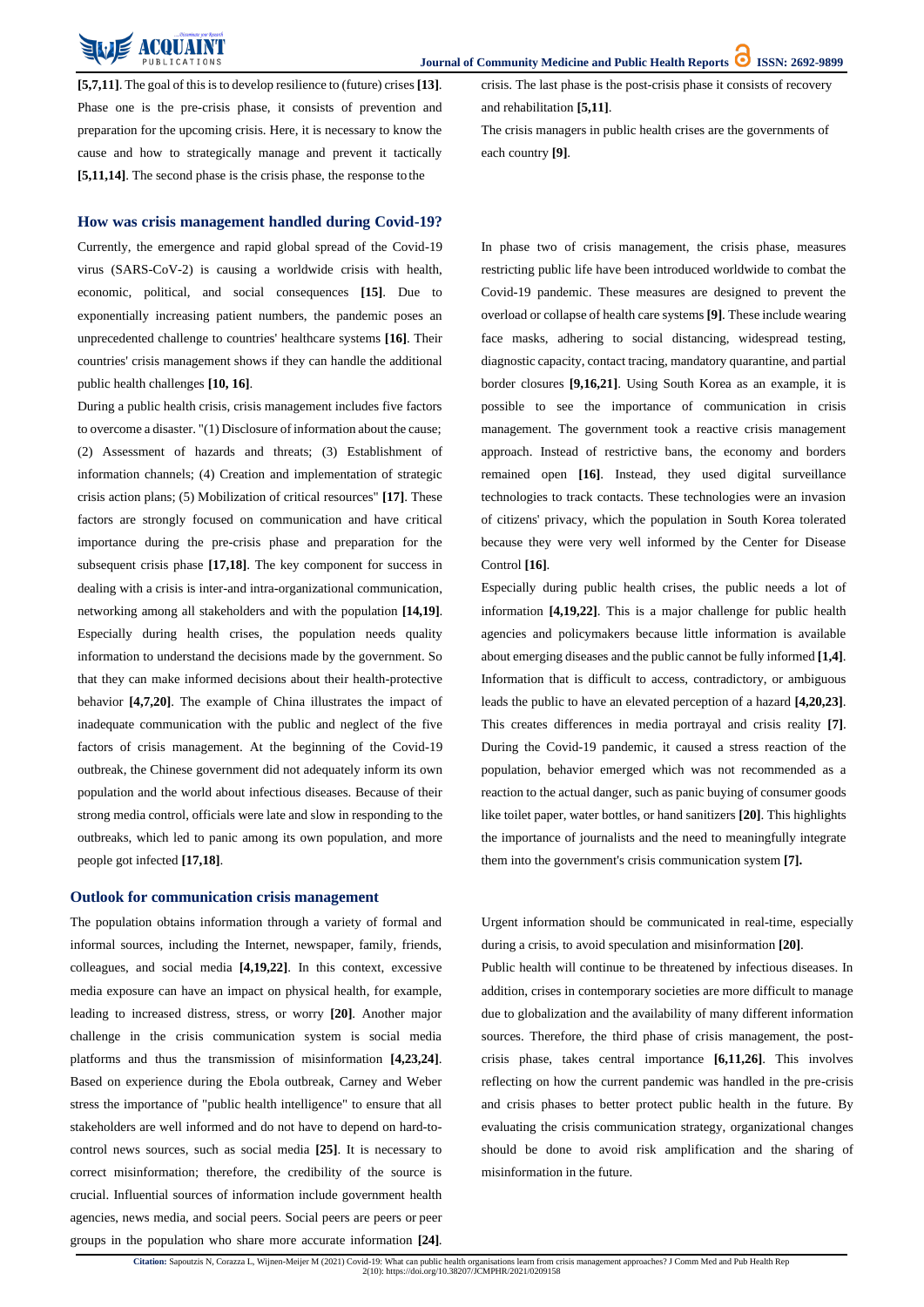### **Conclusion**

As in any crisis, communication with different stakeholders, such as policymakers, the population, and health care workers, is crucial. In the post-crisis phase, an evaluation should be made of how this turned out so that lessons can be learned for a future crisis. Questions that can be asked are: were all those involved (e.g., different population groups) informed adequately and timely, which channels worked well for which group and which ones not so well, to what extent is the Sendai Framework for Disaster Risk Reduction form the United

Nations applied? Since this crisis affected all countries, it would be very valuable to compare different strategies and their effects. All countries should enhance preparedness and be able to respond to the next public health crisis. "A threat anywhere is a threat everywhere," therefore international collaborations and communications should be improved in order to address disasters that can expand globally **[26]**. This pandemic can be used as an opportunity to improve crisis management tools and roadmaps for public health organizations.

### **References**

- 1. [Quinn J, Zelený T, Subramaniam R, Bencko V \(2017\) Public](https://pubmed.ncbi.nlm.nih.gov/28399359/) [Health Crisis in War and Conflict-Health Security in Aggregate.](https://pubmed.ncbi.nlm.nih.gov/28399359/) [International Journal of Human–Computer Interaction. 25\(1\):](https://pubmed.ncbi.nlm.nih.gov/28399359/) 72.
- 2. [World Health Organization, Regional Office for Europe \(2012\)](https://www.euro.who.int/__data/assets/pdf_file/0010/157888/e96188.pdf) [Toolkit for assessing health-system capacity for crisis](https://www.euro.who.int/__data/assets/pdf_file/0010/157888/e96188.pdf) [management. Strengthening health-system emergency](https://www.euro.who.int/__data/assets/pdf_file/0010/157888/e96188.pdf) [preparedness. World Health Organization Regional Office for](https://www.euro.who.int/__data/assets/pdf_file/0010/157888/e96188.pdf) Europe, [Copenhagen.](https://www.euro.who.int/__data/assets/pdf_file/0010/157888/e96188.pdf)
- 3. [Coombs WT \(2014\) Ongoing Crisis Communication. Planning,](https://us.sagepub.com/en-us/nam/ongoing-crisis-communication/book245663) [Managing, and Responding. SAGE](https://us.sagepub.com/en-us/nam/ongoing-crisis-communication/book245663) Publications.
- 4. Gui X, Kou Y, Pine KH, Chen Y (2017) Managing Uncertainty. In: Mark G, Fussell S, Lampe C, schraefel m, Hourcade JP, Appert C, Wigdor D (eds) Proceedings of the 2017 CHI Conference on Human Factors in Computing Systems. ACM, New York, NY, USA, pp 4520–4533.
- 5. [Burkle FM \(2019\) Challenges of Global Public Health](https://pubmed.ncbi.nlm.nih.gov/31548492/) [Emergencies: Development of a Health-Crisis Management](https://pubmed.ncbi.nlm.nih.gov/31548492/) [Framework. The Tohoku journal of experimental medicine.](https://pubmed.ncbi.nlm.nih.gov/31548492/) [249\(1\):](https://pubmed.ncbi.nlm.nih.gov/31548492/) 33–41.
- 6. [Lalonde C \(2007\) Crisis management and organizational](https://www.researchgate.net/publication/253281293_Crisis_Management_and_Organizational_Development_Towards_the_Conception_of_a_Learning_Model_in_Crisis_Management) [development:](https://www.researchgate.net/publication/253281293_Crisis_Management_and_Organizational_Development_Towards_the_Conception_of_a_Learning_Model_in_Crisis_Management) Toward[s](https://www.researchgate.net/publication/253281293_Crisis_Management_and_Organizational_Development_Towards_the_Conception_of_a_Learning_Model_in_Crisis_Management) the conception of a learning model in crisis [management. Organization Development Journal. 25\(1\):](https://www.researchgate.net/publication/253281293_Crisis_Management_and_Organizational_Development_Towards_the_Conception_of_a_Learning_Model_in_Crisis_Management) 17.
- 7. [Pan PL, Meng J \(2016\) Media Frames across Stages of Health](https://onlinelibrary.wiley.com/doi/abs/10.1111/1468-5973.12105) [Crisis: A Crisis Management Approach to News Coverage of Flu](https://onlinelibrary.wiley.com/doi/abs/10.1111/1468-5973.12105) [Pandemic. J Contingencies & Crisis Man. 24\(2\):](https://onlinelibrary.wiley.com/doi/abs/10.1111/1468-5973.12105) 95–106.
- 8. [United Nations Office for Disaster Risk Reduction \(2015\) Sendai](https://www.undrr.org/publication/sendai-framework-disaster-risk-reduction-2015-2030) [Framework for Disaster Risk Reduction 2015 –](https://www.undrr.org/publication/sendai-framework-disaster-risk-reduction-2015-2030) 2030.
- 9. [Steier J, Moxham J \(2020\) The load and capacity model of](https://pubmed.ncbi.nlm.nih.gov/32642224/) [healthcare delivery: considerations for the crisis management of](https://pubmed.ncbi.nlm.nih.gov/32642224/)
- 11. [Coombs WT, Laufer D \(2018\) Global Crisis Management –](https://www.sciencedirect.com/science/article/abs/pii/S1075425317304763) [Current Research and Future Directions. Journal of International](https://www.sciencedirect.com/science/article/abs/pii/S1075425317304763) [Management. 24\(3\):](https://www.sciencedirect.com/science/article/abs/pii/S1075425317304763) 199–203.
- 12. [Sahin S, Ulubeyli S, Kazaza A \(2015\) Innovative Crisis](https://www.sciencedirect.com/science/article/pii/S1877042815036605) [Management in Construction: Approaches and the Process.](https://www.sciencedirect.com/science/article/pii/S1877042815036605) Procedia - [Social and Behavioral Sciences. 195:](https://www.sciencedirect.com/science/article/pii/S1877042815036605) 2298–2305.
- 13. [Williams TA, Gruber DA, Sutcliffe KM, Shepherd DA, Zhao EY](https://journals.aom.org/doi/10.5465/annals.2015.0134) [\(2017\) Organizational Response to Adversity: Fusing Crisis](https://journals.aom.org/doi/10.5465/annals.2015.0134) [Management and Resilience Research Streams. ANNALS.](https://journals.aom.org/doi/10.5465/annals.2015.0134) 11(2)[:](https://journals.aom.org/doi/10.5465/annals.2015.0134) [733–769.](https://journals.aom.org/doi/10.5465/annals.2015.0134)
- 14. [Taneja S, Pryor MG, Sewell S, Recuero AM \(2014\) Strategic](http://m.www.na-businesspress.com/JMPP/TanejaS_Web15_1_.pdf) [crisis management: A basis for renewal and crisis prevention.](http://m.www.na-businesspress.com/JMPP/TanejaS_Web15_1_.pdf) [Journal of Management Policy and Practice.15\(1\):](http://m.www.na-businesspress.com/JMPP/TanejaS_Web15_1_.pdf) 78.
- 15. [Hartley DM, Perencevich EN \(2020\) Public Health Interventions](https://pubmed.ncbi.nlm.nih.gov/32275299/) [for COVID-19: Emerging Evidence and Implications for an](https://pubmed.ncbi.nlm.nih.gov/32275299/) [Evolving Public Health Crisis. JAMA. 323\(19\):](https://pubmed.ncbi.nlm.nih.gov/32275299/) 1908–1909.
- 16. [Choi H, Cho W, Kim M-H, Hur J-Y \(2020\) Public Health](https://www.ncbi.nlm.nih.gov/pmc/articles/PMC7313043/) [Emergency and Crisis Management: Case Study of](https://www.ncbi.nlm.nih.gov/pmc/articles/PMC7313043/) SARS-CoV-[2](https://www.ncbi.nlm.nih.gov/pmc/articles/PMC7313043/) [Outbreak. International journal of environmental research and](https://www.ncbi.nlm.nih.gov/pmc/articles/PMC7313043/) [public health 17\(11\):](https://www.ncbi.nlm.nih.gov/pmc/articles/PMC7313043/) 3984.
- 17. [Shangguan Z, Wang MY, Sun W \(2020\) What Caused the](https://www.ncbi.nlm.nih.gov/pmc/articles/PMC7246516/) [Outbreak of COVID-19 in China: From the Perspective of Crisis](https://www.ncbi.nlm.nih.gov/pmc/articles/PMC7246516/) [Management. International journal of environmental research](https://www.ncbi.nlm.nih.gov/pmc/articles/PMC7246516/) an[d](https://www.ncbi.nlm.nih.gov/pmc/articles/PMC7246516/) [public health. 17\(9\):](https://www.ncbi.nlm.nih.gov/pmc/articles/PMC7246516/) 3279.
- 18. [Zhang J, Zhang R \(2020\) COVID-19 in China: Power,](https://www.ncbi.nlm.nih.gov/pmc/articles/PMC7551406/) [Transparency](https://www.ncbi.nlm.nih.gov/pmc/articles/PMC7551406/) and Governance in Public Health Crisis. Healthcar[e](https://www.ncbi.nlm.nih.gov/pmc/articles/PMC7551406/) [\(Basel, Switzerland. 8\(3\):](https://www.ncbi.nlm.nih.gov/pmc/articles/PMC7551406/) 288.
- 19. [Reuter C, Hughes AL, Kaufhold MA \(2018\) Social Media in](https://www.tandfonline.com/doi/citedby/10.1080/10447318.2018.1427832?scroll=top&needAccess=true) [Crisis Management: An Evaluation and Analysis of Crisis](https://www.tandfonline.com/doi/citedby/10.1080/10447318.2018.1427832?scroll=top&needAccess=true)
- [the COVID-19 pandemic. Journal of thoracic disease. 12\(6\):](https://pubmed.ncbi.nlm.nih.gov/32642224/) [3022–3030.](https://pubmed.ncbi.nlm.nih.gov/32642224/)
- 10. [Bayntun C, Rockenschaub G, Murray V \(2012\) Developing a](https://pubmed.ncbi.nlm.nih.gov/23066520/) [health system approach to disaster management: A qualitative](https://pubmed.ncbi.nlm.nih.gov/23066520/) analysis of the core literature to [complement](https://pubmed.ncbi.nlm.nih.gov/23066520/) the WHO Toolkit fo[r](https://pubmed.ncbi.nlm.nih.gov/23066520/) [assessing health-system capacity for crisis management. 4:](https://pubmed.ncbi.nlm.nih.gov/23066520/) [e5028b6037259a.](https://pubmed.ncbi.nlm.nih.gov/23066520/)
- [Informatics Research. International Journal of Human–Computer](https://www.tandfonline.com/doi/citedby/10.1080/10447318.2018.1427832?scroll=top&needAccess=true) [Interaction. 34\(4\):](https://www.tandfonline.com/doi/citedby/10.1080/10447318.2018.1427832?scroll=top&needAccess=true) 280–294.
- 20. [Garfin DR, Silver RC, Holman EA \(2020\) The novel coronavirus](https://pubmed.ncbi.nlm.nih.gov/32202824/) [\(COVID-2019\) outbreak: Amplification of public health](https://pubmed.ncbi.nlm.nih.gov/32202824/) [consequences](https://pubmed.ncbi.nlm.nih.gov/32202824/) by media exposure. Health psychology. 39(5): 355[–](https://pubmed.ncbi.nlm.nih.gov/32202824/) [357.](https://pubmed.ncbi.nlm.nih.gov/32202824/)